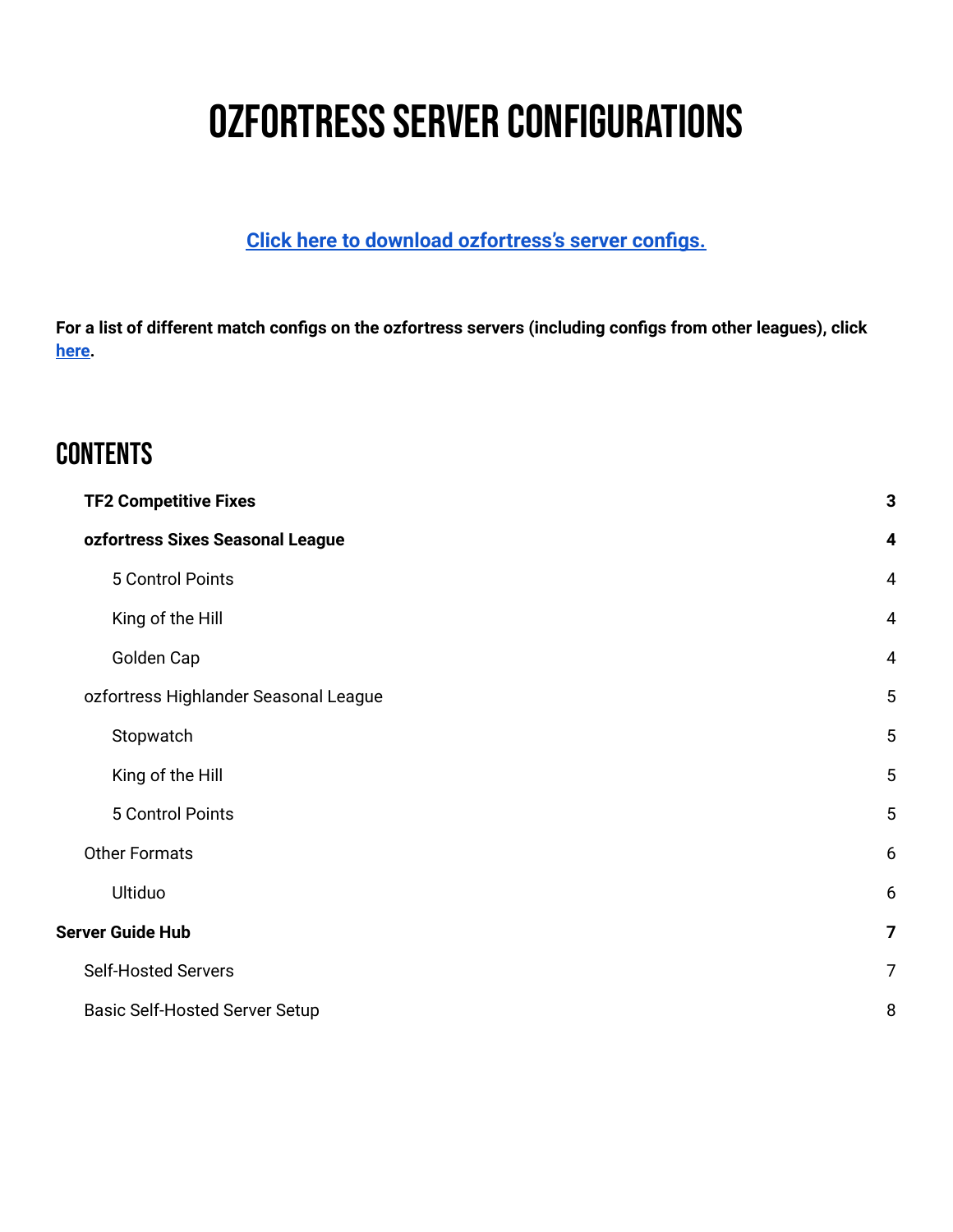## <span id="page-1-0"></span>TF2 COMPETITIVE FIXES

ozfortress now uses the "TF2 Comp Fixes" plugin by twiikuu to implement various fixes onto official servers. You can [download](https://github.com/ldesgoui/tf2-comp-fixes) the plugin here.

The above link also includes an explanation of what each command variable does, below you will find which fixes we use and consider staples. We may additionally make use of other fixes, which will have their use denoted on that competition page.

#### sm deterministic fall damage 1

```
sm empty active ubercharges when dropped 1
sm_fix_ghost_crossbow_bolts 1
sm fix post pause state 0
sm fix slope bug 1
sm_fix_sticky_delay 1
sm gunboats always apply 0
sm inhibit extendfreeze 1
sm override pipe size 4
sm_projectiles_ignore_teammates 0
sm remove halloween souls 1
sm remove medic attach speed 0
sm_remove_pipe_spin 0
sm_rest_in_peace_rick_may 255
sm winger jump bonus when fully deployed 0
sm_fix_reflect_self_damage 0
sm projectiles collide with cylinders 0
sm_grounded_rj_resistance 0
sm_prevent_respawning 0
sm_solid_buildings 0
```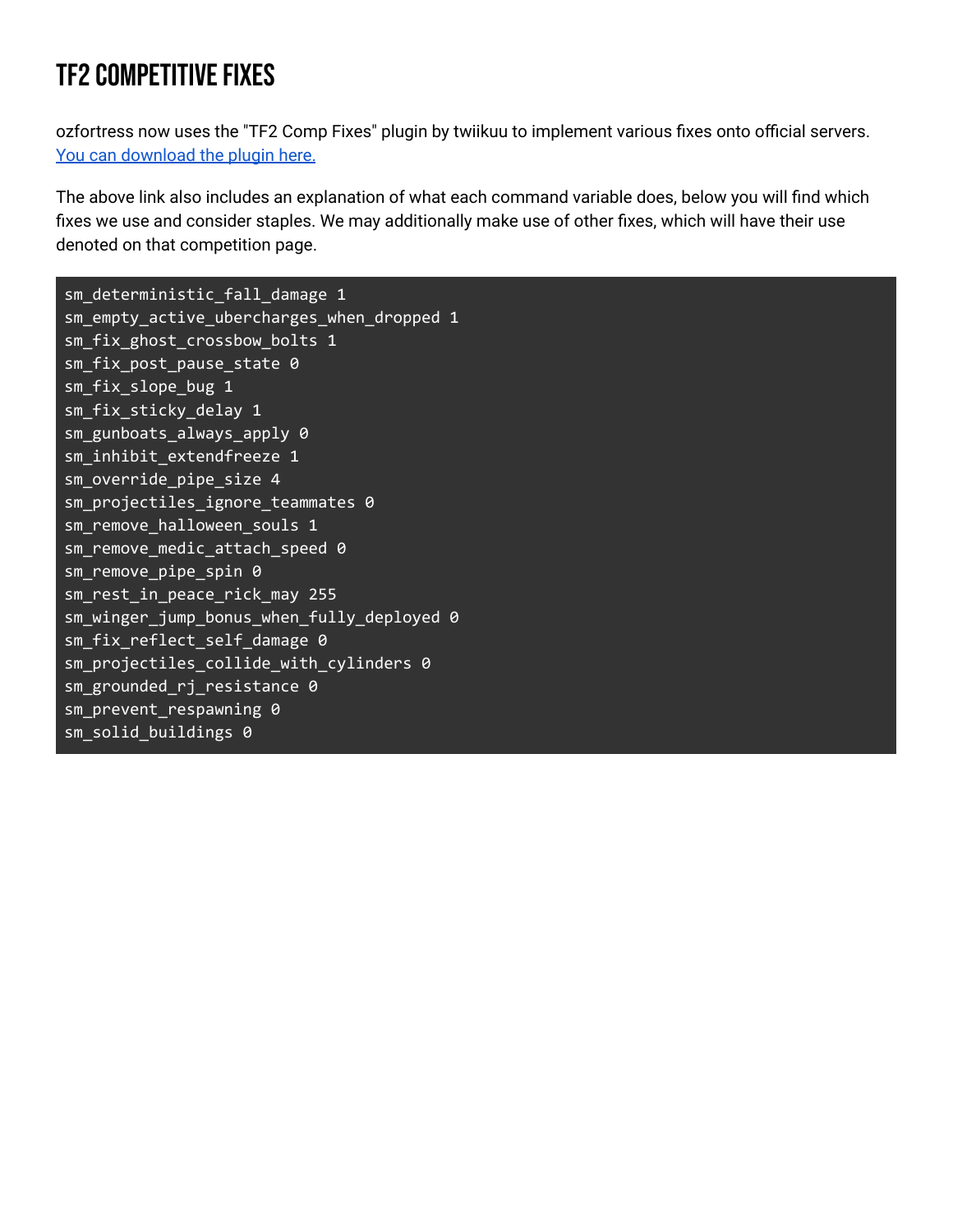## <span id="page-2-0"></span>OZFORTRESS SIXES SEASONAL LEAGUE

The following formats are used in the ozfortress seasonal leagues and have an associated configuration file in the ozfortress configs.

### <span id="page-2-1"></span>5 CONTROL POINTS

Standard 5 Control Points (5CP) maps are played for 30 minutes with a 5 point difference mercy rule. Load this configuration using *rcon exec ozfortress\_6v6\_5cp* or simply *rcon ozf-6s-5cp* on ozfortress servers. It is worth noting that *rcon ozf* still executes this config!

#### <span id="page-2-2"></span>KING OF THE HILL

King of the Hill (KOTH) maps are played first to 3 with no time limit. Load this configuration using *rcon exec ozfortress\_6v6\_koth* or simply *rcon ozf-6s-koth* on ozfortress servers.

#### <span id="page-2-3"></span>Golden Cap

In formats where ties are not allowed, a golden cap may be used to determine the winner of a 5CP match tied at 30 minutes. Golden Cap rounds are played till the first capture of the last point with no time limit. Load this configuration using *rcon exec ozfortress\_golden\_cap* or simply *rcon golden* on ozfortress servers.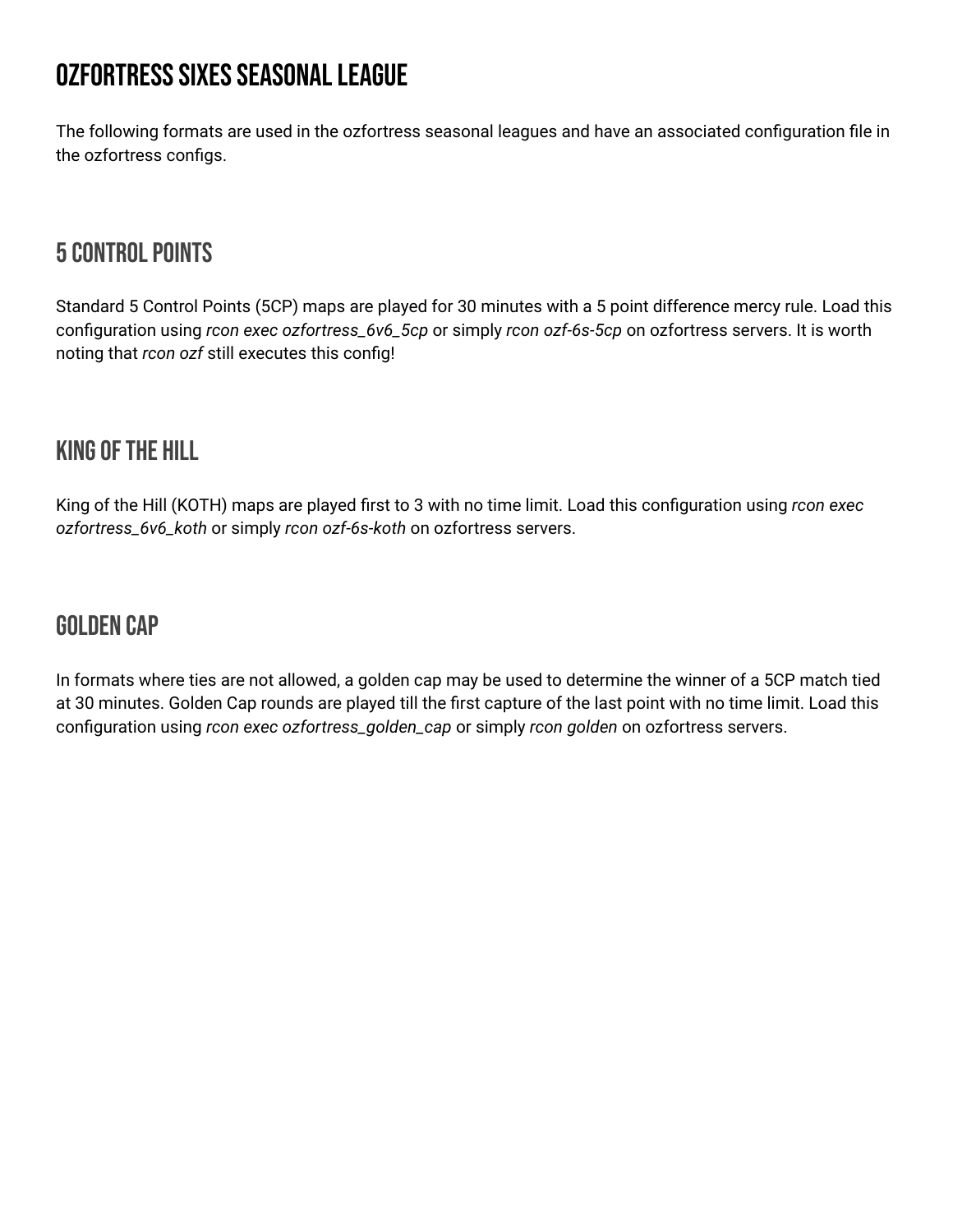## <span id="page-3-0"></span>OZFORTRESS HIGHLANDER SEASONAL LEAGUE

The following formats are used in the ozfortress seasonal leagues and have an associated configuration file in the ozfortress configs.

#### <span id="page-3-1"></span>**STOPWATCH**

In the Regular Season, each team will only attack and defend once, thus completing a half. The team who beats the defender's time will take the half. In Playoffs, Stopwatch is played in the "ABBA" format, meaning it is a Best of 3 halves scenario. While the ABBA format is the default in Playoffs, it is optional and teams can agree to not play the format, in favour of the same one-half format from the Regular Season. Load this configuration using *rcon exec ozfortress\_hl\_stopwatch* or simply *rcon ozf-hl-stopwatch* on ozfortress servers.

There can be no ties on Payload & Attack/Defend maps.

#### <span id="page-3-2"></span>KING OF THE HILL

King of the Hill (KOTH) maps are played first to 3 with no time limit. Load this configuration using *rcon exec ozfortress\_hl\_koth* or simply *rcon ozf-hl-koth* on ozfortress servers.

#### <span id="page-3-3"></span>**5 CONTROL POINTS**

Standard 5 Control Points (5CP) maps are played for 30 minutes with a 5 point win limit. Load this configuration using *rcon exec ozfortress\_hl\_5cp* or simply *rcon ozf-hl-5cp* on ozfortress servers.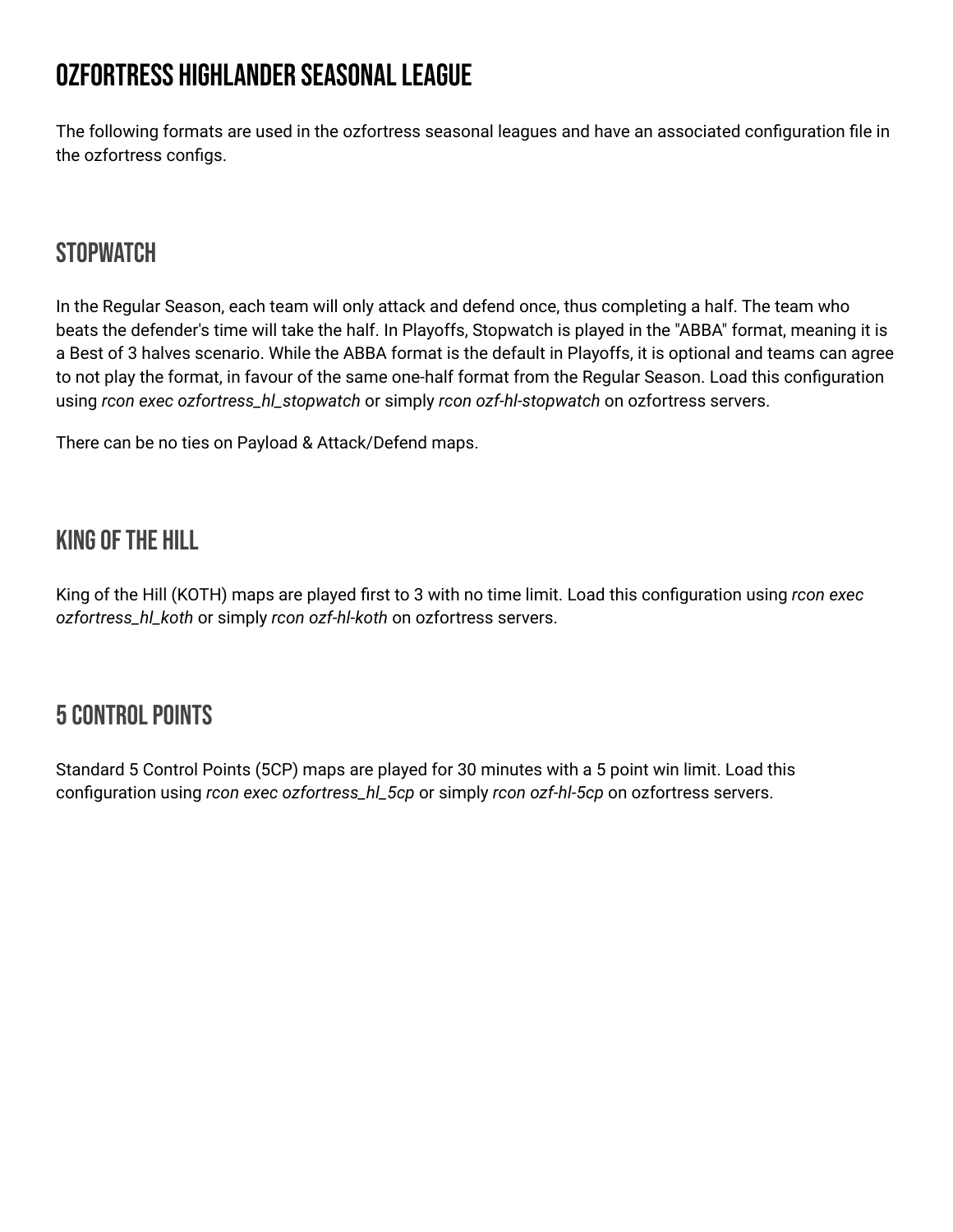## <span id="page-4-0"></span>Other Formats

The following formats are also included in the ozfortress server configurations but does not have a respective active competition.

#### <span id="page-4-1"></span>**ULTIDUO**

Ultiduo maps are played with a Soldier and Medic pair on each team. There is a winlimit of 1. Load this configuration using rcon exec ozfortress\_ultiduo or simply rcon ultiduo on ozfortress servers.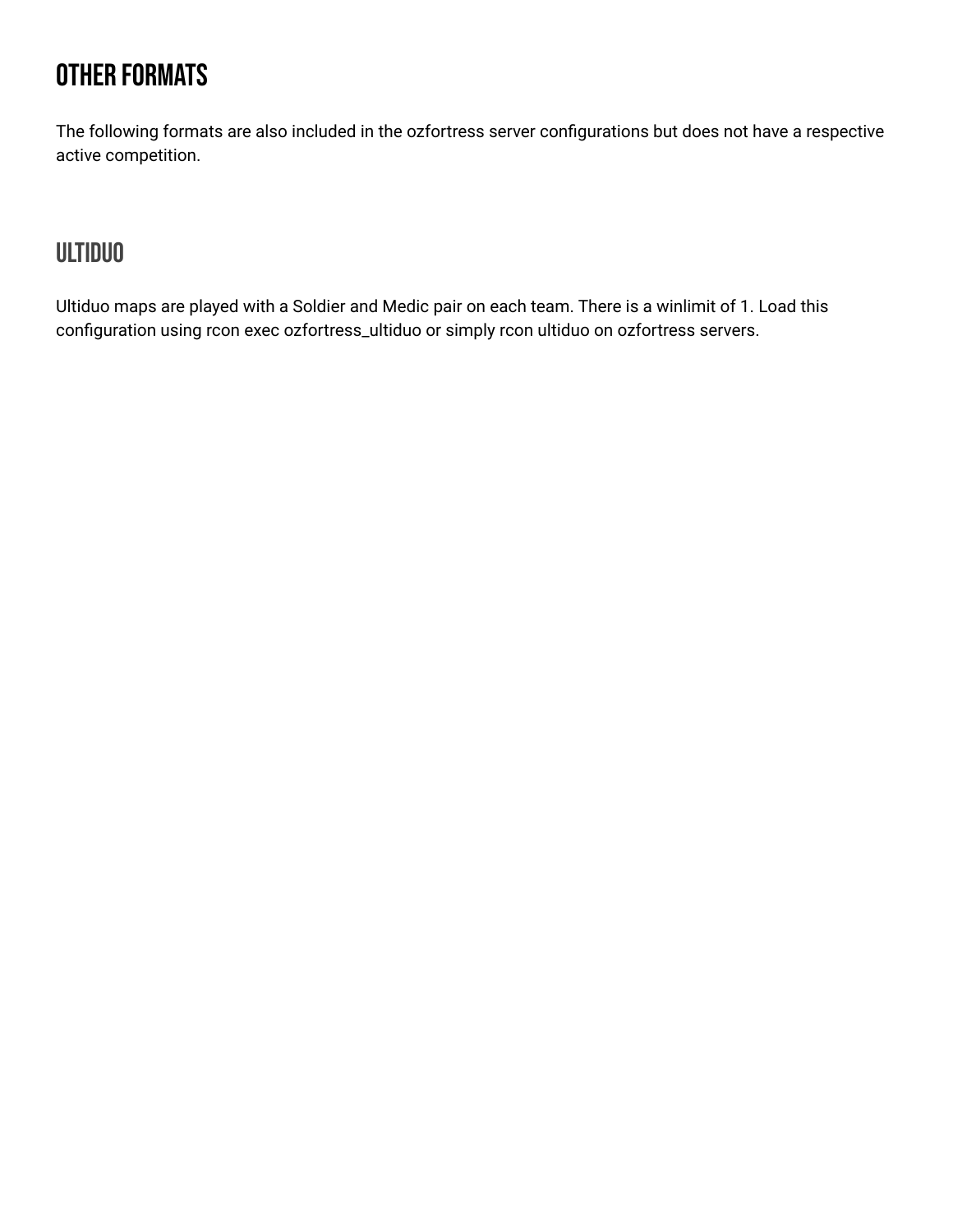## <span id="page-5-0"></span>Server Guide Hub

### <span id="page-5-1"></span>Self-Hosted Servers

It is important to preface this documentation with the following note. **You MUST seek league administrator** approval for usage of a self-hosted server for official matches. Failure to do so will result in a penalty.

We have received a plethora of questions over the past few years regarding how to set up a game server, what the requirements are and if you can "self-host" your own server. Below are some basic guidelines on server requirements when not using a bookable server from an existing bookable provider (Qixalite, serveme.tf, ozfortress, PURE League, etc.):

- Servers should not be hosted on a residential connection, no matter how good. The issue isn't always the available bandwidth or network speed, but the fact that residential connections typically aren't protected from DOS attacks or other forms of malicious activity.
- The server should be hosted within the region you play in.
- You can either rent a server off of a game server provider (Streamline Servers, Wombat Servers, etc.) or set up your own on a high-performance VPS or Dedicated Server.
- If you intend on using your own self-hosted server for official matches, your server and league configs should meet the same standards as our own configs, found in our GitHub repository.
- Plugins outside of logs.tf, TF2 Competitive Fixes, STV Demo Record, RestoreScore and the Uber Pause fix aren't permitted under any circumstance. This is including but is not limited to plugins that; modify gameplay, server to client interaction, server-based Anti-Cheat plugins, or plugins that violate CVARs set by our league configs (forced third-person killcams for example).

If you are unsure where your hosted server falls, feel free to contact a League Administrator.

Staff will not however offer support or resolve technical server issues for you. **You are on your own with server setup, maintenance and administration.**